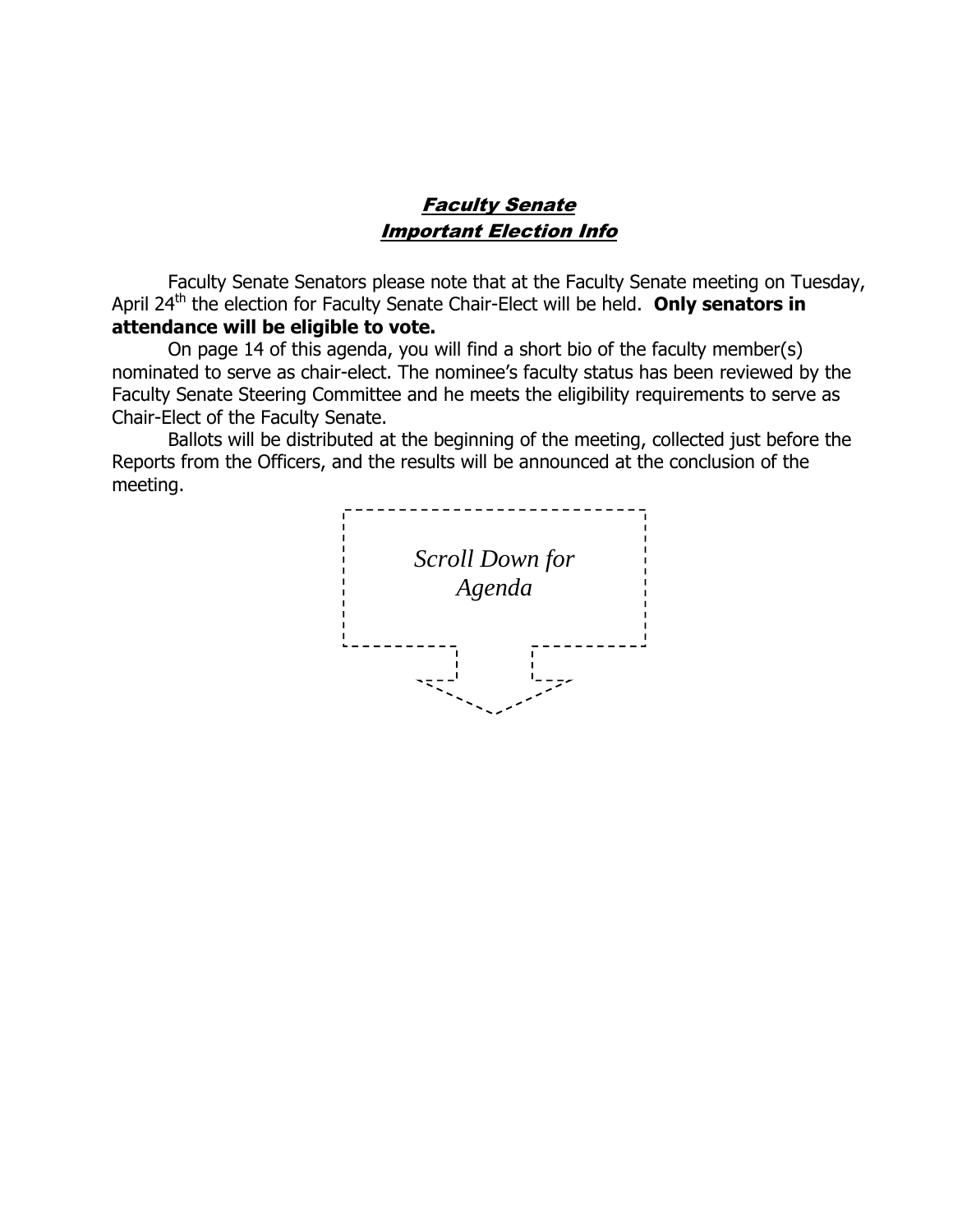April 12, 2012

## **FACULTY SENATE MINUTES**

# **FACULTY SENATE AGENDA**

## **TUESDAY, April 24, 2012 at Approximately 3:10 p.m.**

in the

## **LAW SCHOOL AUDITORIUM**

PRESIDING: Professor Sandra Kelly, Chair

- 1. Call to Order
- 2. Corrections to and Approval of Minutes March 14, 2012
- 3. Reports of Faculty Committees
	- **a. [Senate Steering Committee, Professor Rebekah Maxwell, Secretary](http://www.sc.edu/faculty/senate/12/agenda/0424.BioChairElect.pdf)**
	- **b. [Committee on Curricula and Courses, Professor](http://www.sc.edu/faculty/senate/12/agenda/0424.cc.pdf) Peter Binev, Chair**
	- c. Committee on Admissions, Professor Bonnie Drewniany, Chair
	- d. Committee on Scholastic Standards and Petitions, Professor Ron Davis, Chair
	- e. Faculty Advisory Committee, Professor Jim Knapp, Chair
	- f. Faculty Budget Committee, Professor Camelia Knapp, Chair
	- g. Faculty Welfare Committee, Professor Varsha Kulkarni, Chair
	- h. University Athletics Advisory Committee, Charley Adams, Chair
	- i. Other Committees
- 
- 
- 6. Report of Chair
- 7. Unfinished Business
- 8. New Business
- 9. Good of the Order
- 10. Announcements
- 11. Adjournment Next Meeting: **Wednesday, June 13, 2012 at 3:00 pm**
- 4. Reports of Officers **Boldface** type indicates committees with 5. Report of Secretary items requiring action by the Senate.